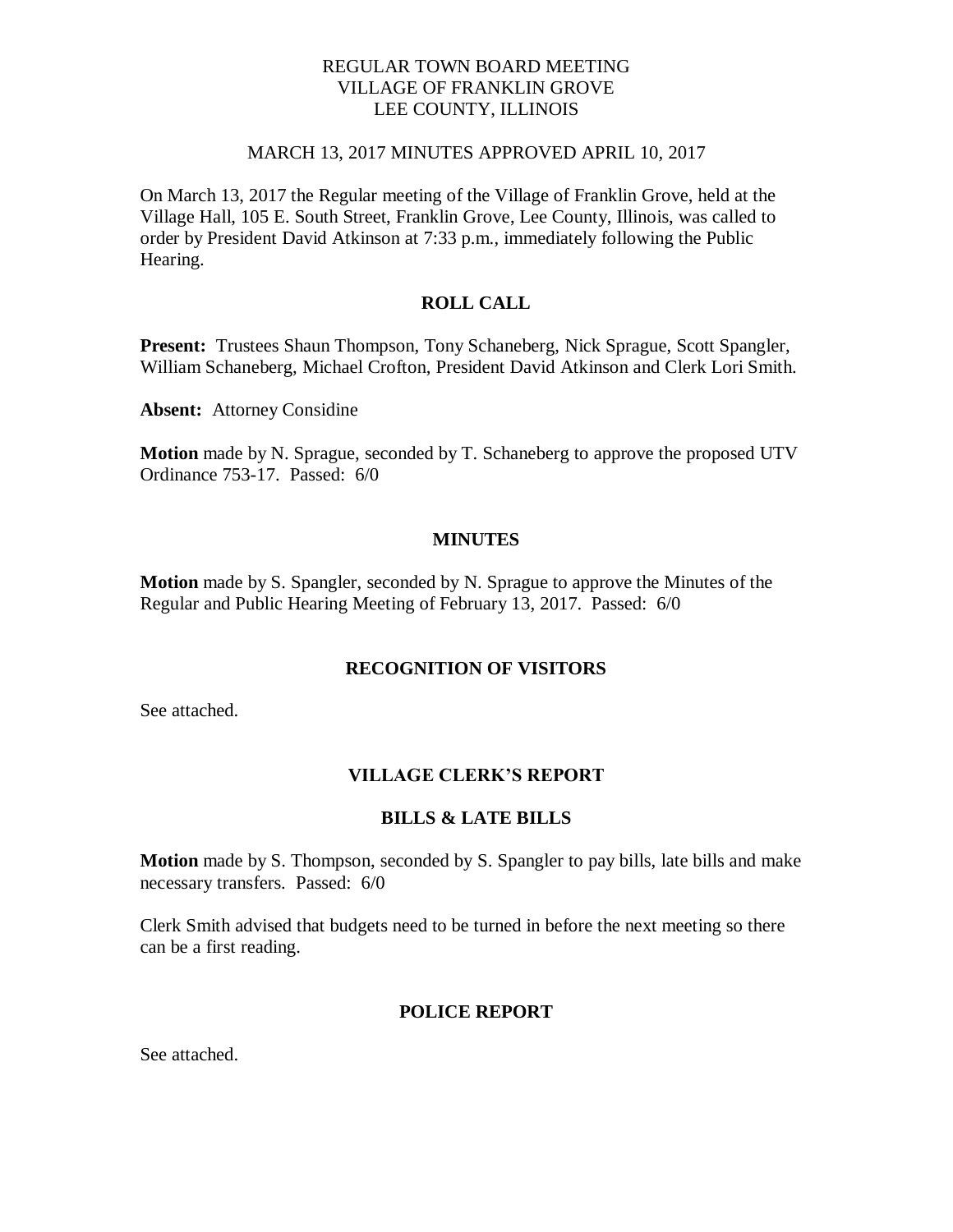# **LEGAL ISSUES (Attorney Considine)**

President Atkinson advised that the Suski matter is still in the Appellate Court.

### **GENERAL ISSUES**

Spring Clean-up Day was tentatively set for April 22, 2017.

## C**OMMITTEE REPORTS**

## **STREETS & ALLEYS**

(T. Schaneberg Chairman)

Trustee Schaneberg advised that the Village is going to get a partial load of salt from the Township.

# **WATER & SEWER**

(W. Schaneberg Chairman)

Trustee Schaneberg advised there is currently a water leak at 309 N. Spring Street.

## **COMMUNITY DEVELOPMENT**

(N. Sprague Chairman)

None

## **PROPERTIES**

(M. Crofton Chairman)

Trustee Crofton advised the Village needs a new vehicle for the Water & Sewer Department and he will be looking at State Contracts for a truck.

## **FINANCE AND INSURANCE COMMITTEE**

(S. Thompson Chairman)

Trustee Thompson advised he still needs information regarding the pump if the Village will be turning a claim into the insurance company.